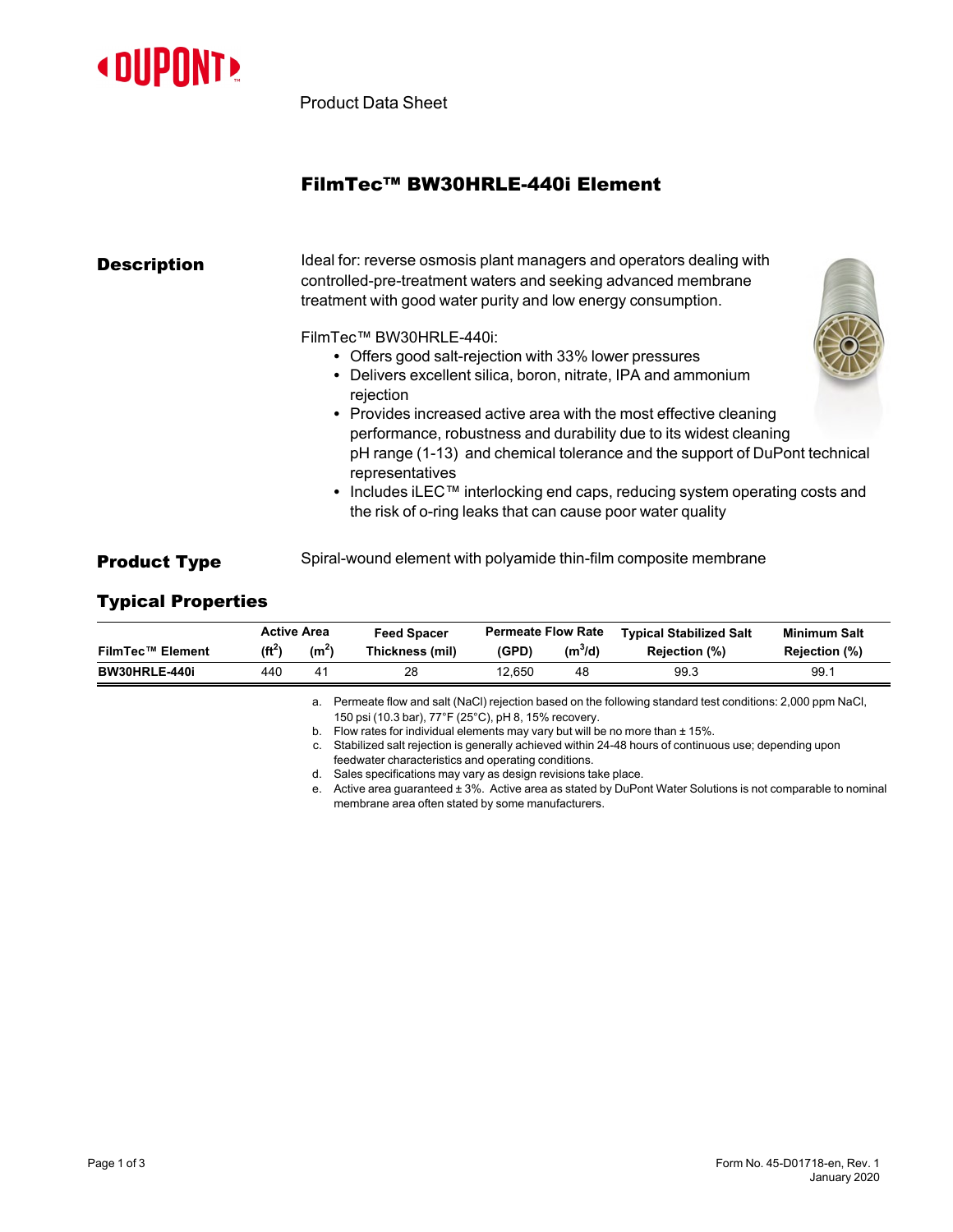## Element **Dimensions**



|                         |       | Dimensions – inches (mm) |       |      |       |      |          | 1 inch = $25.4$ mm |
|-------------------------|-------|--------------------------|-------|------|-------|------|----------|--------------------|
|                         |       |                          |       |      |       |      |          |                    |
| <b>FilmTec™ Element</b> | (in.) | (mm)                     | (in.) | (mm) | (in.) | (mm) | (in.)    | (mm)               |
| BW30HRLE-440i           | 40.0  | 1.016                    | 40.5  | .029 | 7.9   | 201  | 1.125 ID | 29 ID              |

1. Refer to FilmTec™ Design Guidelines for [multiple-element](https://www.dupont.com/content/dam/dupont/amer/us/en/water-solutions/public/documents/en/RO-NF-FilmTec-Membrane-Sys-Design-Guidelines-8inch-Manual-Exc-45-D01695-en.pdf) systems of 8-inch elements

2. Element to fit nominal 8-inch (203-mm) I.D. pressure vessel.

3. Individual elements with iLEC™ endcaps measure 40.5 inches (1,029 mm) in length (B). The net length (A) of the elements when connected is 40.0 inches (1,016 mm).

| <b>Operating and</b>   |  |
|------------------------|--|
| <b>Cleaning Limits</b> |  |

| Maximum Operating Temperature <sup>a</sup> | 113°F (45°C)      |
|--------------------------------------------|-------------------|
| <b>Maximum Operating Pressure</b>          | 600 psig (41 bar) |
| Maximum Element Pressure Drop              | 15 psig (1.0 bar) |
| pH Range                                   |                   |
| Continuous Operation <sup>a</sup>          | $2 - 11$          |
| Short-Term Cleaning (30 min.) b            | $1 - 13$          |
| Maximum Feed Silt Density Index (SDI)      | SDI <sub>5</sub>  |
| Free Chlorine Tolerance c                  | $< 0.1$ ppm       |

a. Maximum temperature for continuous operation above pH 10 is 95°F (35°C).

b. Refer to FilmTec™ Cleaning [Guidelines](https://www.dupont.com/content/dam/dupont/amer/us/en/water-solutions/public/documents/en/RO-NF-FilmTec-Cleaning-Procedures-Manual-Exc-45-D01696-en.pdf) (Form No. 45-D01696-en).

c. Under certain conditions, the presence of free chlorine and other oxidizing agents will cause premature membrane failure. Since oxidation damage is not covered under warranty, DuPont Water Solutions recommends removing residual free chlorine by pretreatment prior to membrane exposure. Please refer to [Dechlorinating](https://www.dupont.com/content/dam/dupont/amer/us/en/water-solutions/public/documents/en/RO-NF-FilmTec-Chlorination-Dechlorination-Manual-Exc-45-D01569-en.pdf) Feedwater (Form No. 45-D01569-en) for more information.

Before use or storage, review these additional resources for important information:

• Usage [Guidelines](https://www.dupont.com/content/dam/dupont/amer/us/en/water-solutions/public/documents/en/45-D01706-en.pdf) for FilmTec™ 8" Elements (Form No. 45-D01706-en)

### • Start-Up [Sequence](https://www.dupont.com/content/dam/dupont/amer/us/en/water-solutions/public/documents/en/RO-NF-FilmTec-Start-Up-Sequence-Manual-Exc-45-D01609-en.pdf) (Form No. 45-D01609-en)

DuPont has a fundamental concern for all who make, distribute, and use its products, and for the environment in which we live. This concern is the basis for our product stewardship philosophy by which we assess the safety, health, and environmental information on our products and then take appropriate steps to protect employee and public health and our environment. The success of our product stewardship program rests with each and every individual involved with DuPont products—from the initial concept and research, to manufacture, use, sale, disposal, and recycle of each product.

### Additional Important Information

### Product **Stewardship**

<sup>(</sup>Form No. 45-D01695-en).